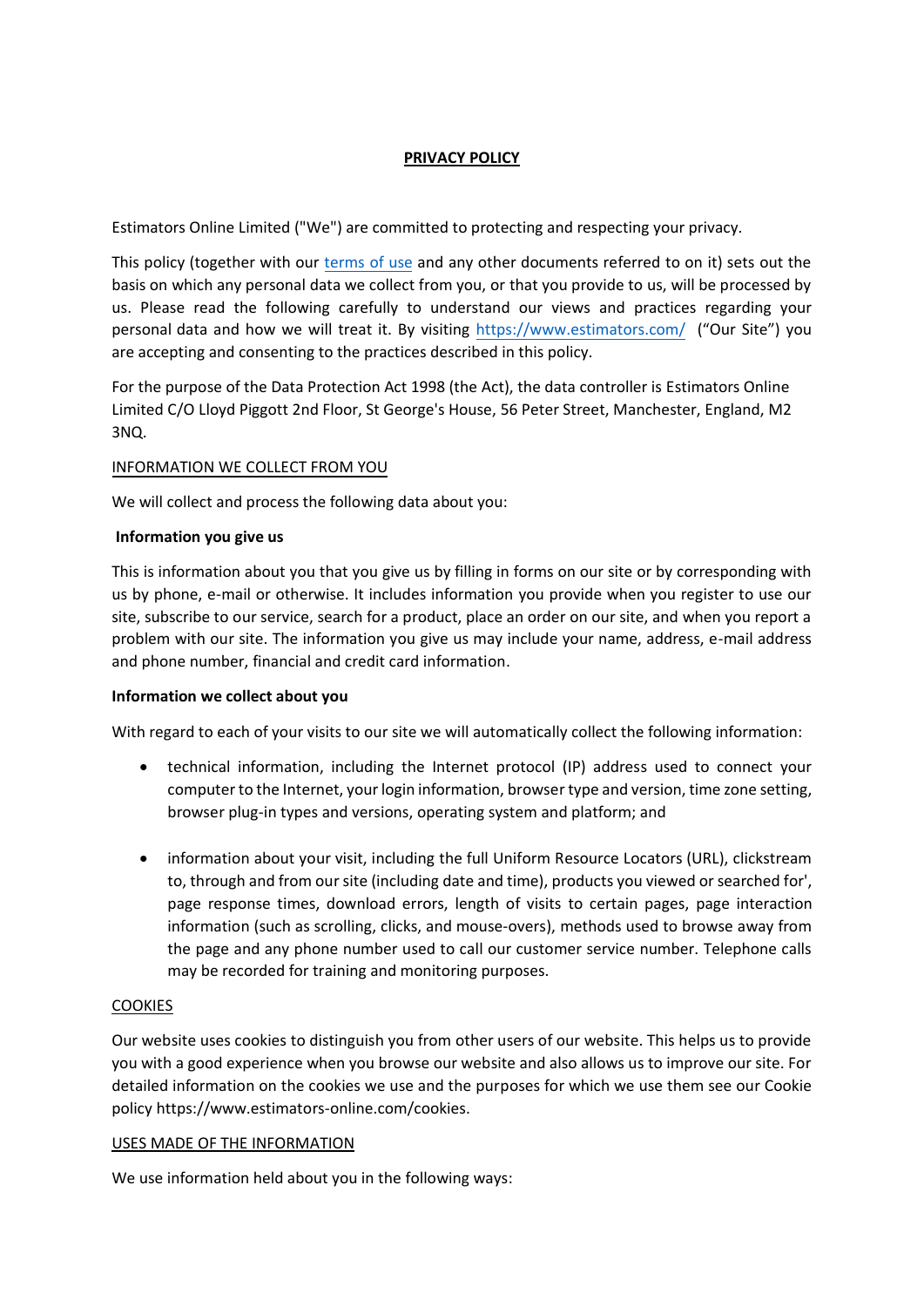- Information you give to us. We may use this information:
- to carry out our obligations arising from any contracts entered into between you and us and to provide you with the information, products and services that you request from us;
- to provide you with information about other goods and services we offer that are similar to those that you have already purchased or enquired about;
- to notify you about changes to our service;
- to ensure that content from our site is presented in the most effective manner for you and for your computer.
- Information we collect about you. We will use this information:
- to administer our site and for internal operations, including troubleshooting, data analysis, testing, research, statistical and survey purposes;
- to improve our site to ensure that content is presented in the most effective manner for you and for your computer;
- to allow you to participate in interactive features of our service, when you choose to do so;
- as part of our efforts to keep our site safe and secure;
- to measure or understand the effectiveness of advertising we serve to you and others, and to deliver relevant advertising to you;
- to make suggestions and recommendations to you and other users of our site about goods or services that may interest you or them.
- Information we receive from other sources. We will combine this information with information you give to us and information we collect about you. We will use this information and the combined information for the purposes set out above (depending on the types of information we receive).

## DISCLOSURE OF YOUR INFORMATION

You agree that we have the right to share your personal information with:

- Selected third parties including:
- business partners, suppliers and sub-contractors for the performance of any contract we enter into with them or you;
- analytics and search engine providers that assist us in the improvement and optimisation of our site;

We will disclose your personal information to third parties: